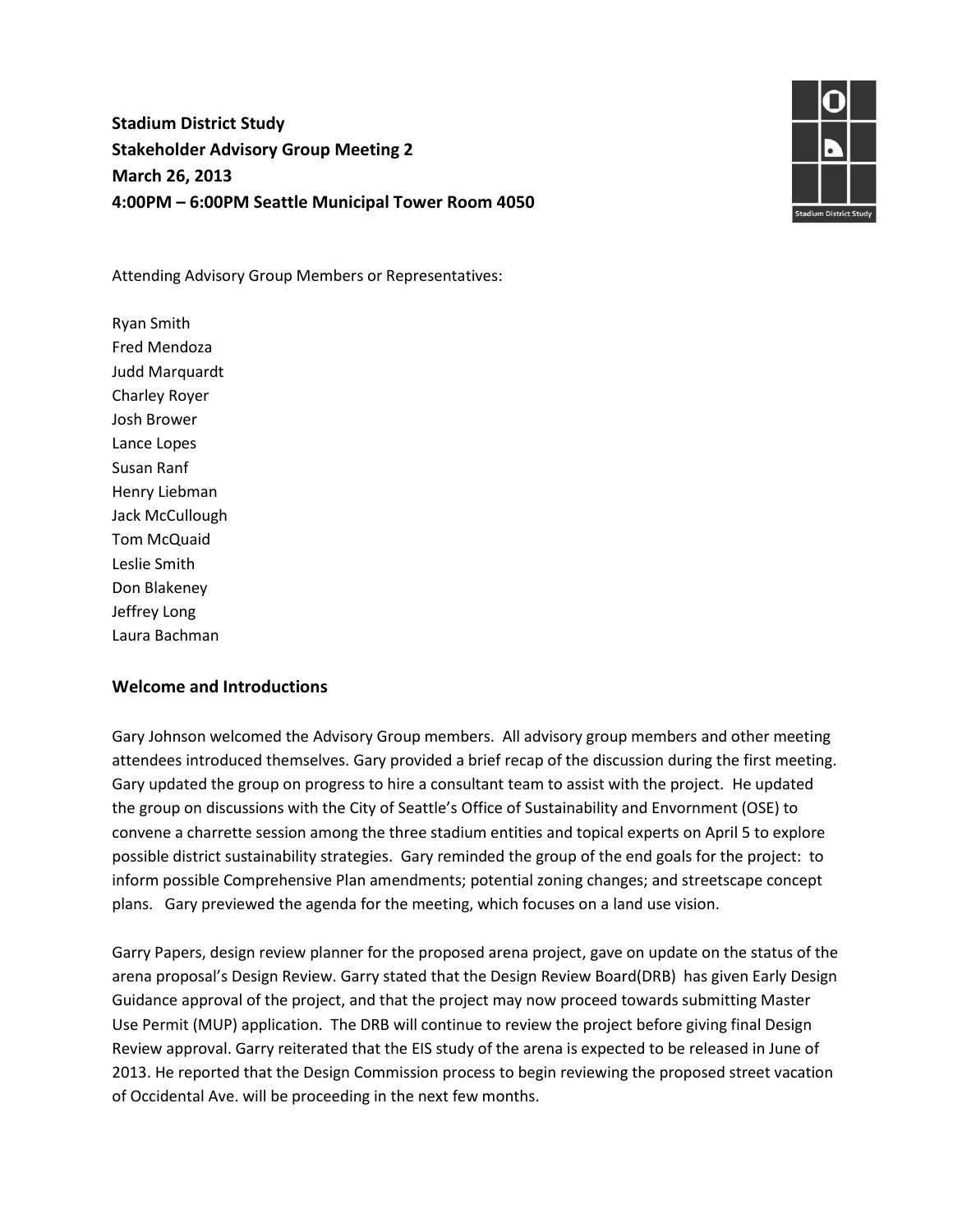### **Existing Land Use Review**

Geoff Wentlandt provided a brief presentation summarizing existing land uses in the area. The presentation showed images of each block in the study area, and identified the type of uses and activities currently occurring in the blocks. The presentation also summarized the types of businesses present in the area using survey data, and the number of employees in existing businesses.

Gary Johnson touched on potential catalyst site opportunities. This included slides of the WOSCA site, with approximate site size and dimensions that will be available after completion of the SR99 tunnel. A review of past studies of construction over the BNSF railway tracks was provided in order to demonstrate potential improved physical connection between the Chinatown / ID and the stadium district area.

### **Stakeholder Group Discussion**

The stakeholder advisory group was encouraged to engage in a visioning discussion of what the preferred mix off future land uses in the district should be. General questions to discuss included:

- Strengths: What is successful about land use in the area now?
- Opportunities: What land uses are missing from the area now?
- Event times vs. non-event times
- Relationship to adjacent neighborhoods
- Where are the major opportunity sites

The following is a summary of points and comments made by stakeholder group members:

- The 2012 proposed Stadium District Concept Plan did a lot of work on this very topic. Will this work be used as a starting point, or are we beginning from square one with this project?
	- o *Gary Johnson responded that the Stadium District Concept Plan will be strongly considered, but that the City also needs to broaden the discussion to include a larger more public audience, and a variety of stakeholders, before a new land use vision could be formally adopted as a City policy or plan.*
- This area is changing rapidly, and has changed a lot since the stadiums were located. This study has to consider the current users of the area including residents nearby.
- Remember that the Mariners and other teams draw from a very large area, and the Mariners in particular have a family demographic. There needs to be spaces and facilities to accommodate a family audience with a broad range of ages, such as an open space area to enjoy before/after events. There should fan oriented land uses and activities to bring visitors in for a day or evening, not just the event.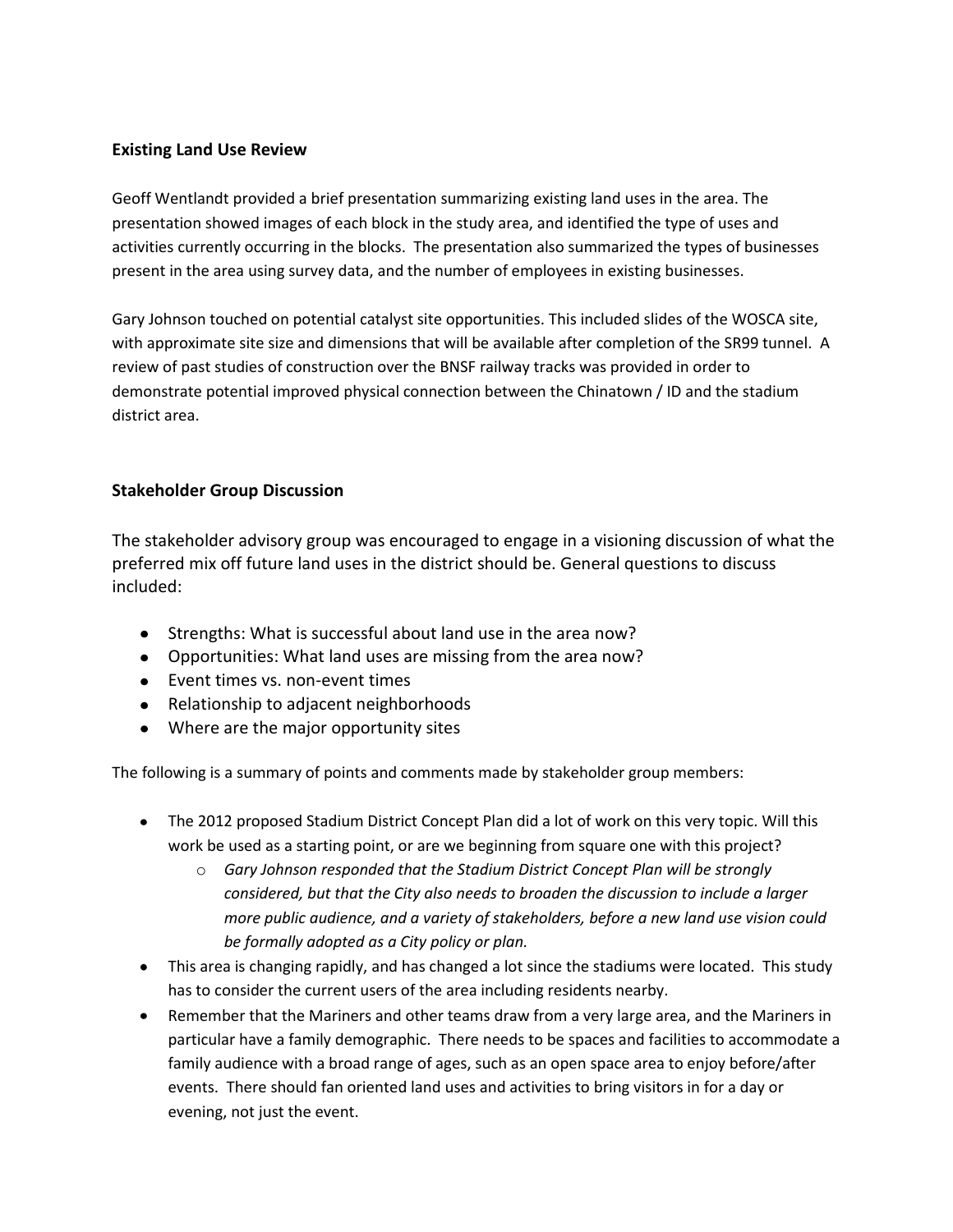- A real useable open space is missing from the area. The WOSCA site should have some open space and not just buildings.
- Pioneer Square stakeholders have done some work on retail recruitment. One finding was that in the broader area there was actually an over abundance of retail space. To some extent retail needs to be concentrated to be effective. Seattle has created very successful neighborhood business districts, like Ballard and Capitol Hill, so there is not a strong reason for neighborhood residents to come to a place like the stadium area just to shop.
- Pioneer Square businesses find that by and large, gameday visitors do very little shopping at all. Visitors may stop to get some food before the game in the neighborhood, but they do almost no retail shopping.
- We need to look at ways to better connect neighborhoods to the stadium district, in particular the Chinatown / ID. These connections could be physical, and also economic and programmatic. Perhaps the stadiums and teams could increase efforts and strategies to help support Pioneer Square and Chinatown / ID in the future.
- The physical connections and pathways from transit to the stadiums need improvement. For example the stadium LRT station is hard to walk from to the event. It is easier to go up to King St. for many. Jackson Street is a very difficult street to walk along but is very important for connecting the neighborhoods and the stadium area.
- Some other cities, including those studied in the Stadium District Concept Plan have done a lot of work building character neighborhoods around their stadiums. There are some good ideas out there that we can learn from.
- Some studies are showing that the American consumer is tapped out. Residential is needed to support a broader range of businesses in the area. Businesses can't survive on event time surges alone. A problem is that there aren't enough sites for development in the area that could accommodate residential. More area including land stretching south along  $1<sup>st</sup>$  Ave. to Starbucks should be considered for future residential.
- Five or six other cities in the US at least have focused on creating density nearby stadium areas. The density and some residential provides the broader demographic that can support more businesses.
- Pioneer Square recently did a study finding that about 19,000 employees come to work in Pioneer Square every day. Employment in Pioneer Square is strengthening.
- We also need to be cautious about adding residential however, because event day surges and noise, as well as freight movement and traffic can make it a really tough location to successfully site places for people to live.
- Developers of the proposed Stadium Lofts project have found that the loudest noise event at their site is the crowd roar during a positive play at CenturyLink Field. There's no way this noise impact can be eliminated in a residential building, but it is something a resident would expect in choosing to live there. Industrial and Port related noises are not a factor when compared with the event noise.
- The Edgar Martinez / SR519 improvements have not solved the traffic problem there at all. Traffic and Level of Service continue to be very poor.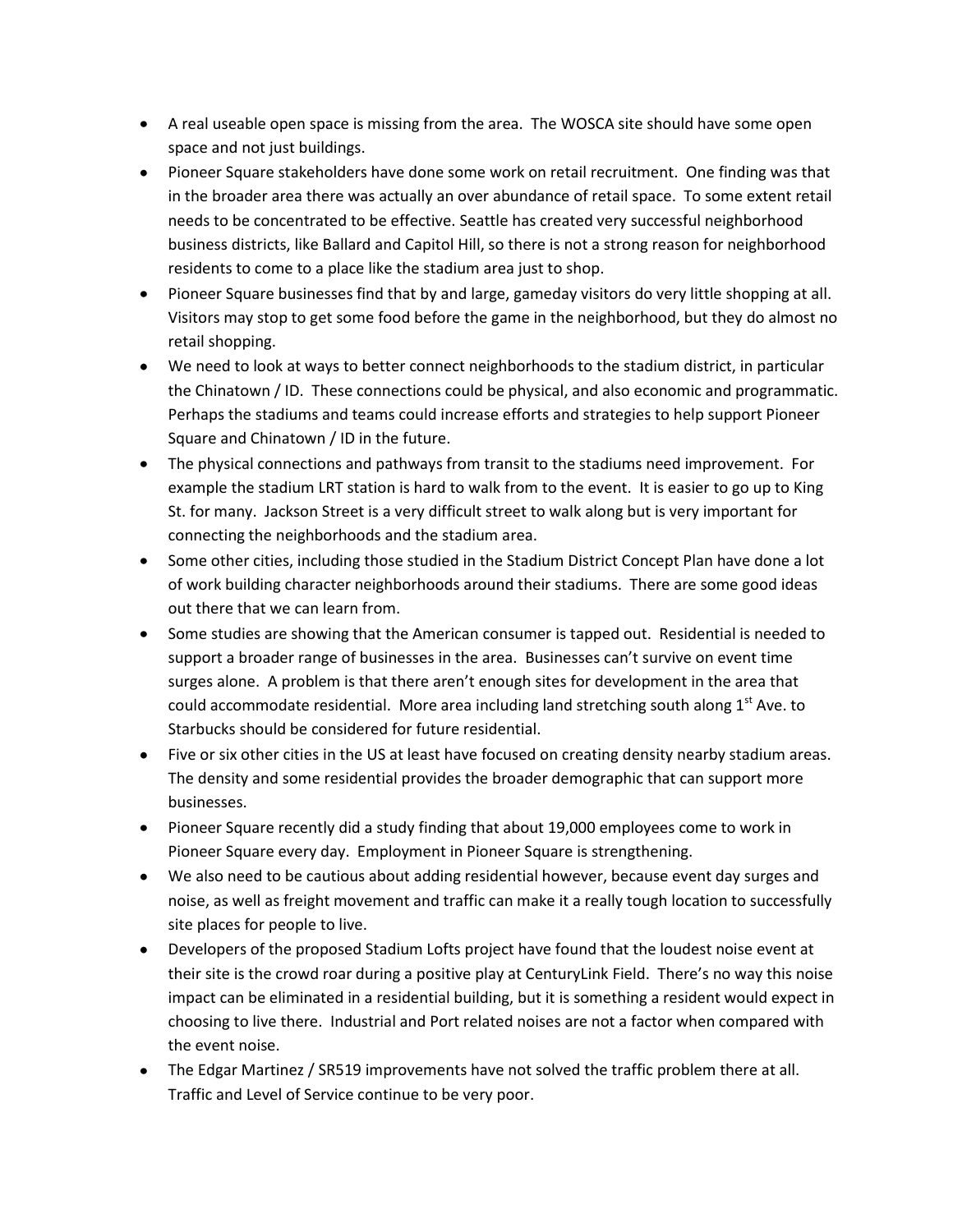- On lands along Occidental and  $1<sup>st</sup>$  Ave, bedrock is about 80' deep. In order to build in this area pilings into the bedrock need to go down 85' – 90' and this is expensive. Roughly 300 pilings were needed to support the new Home Plate Center development. Adequate density and height needs to be allowed in new development to balance for the sunk cost of construction.
- Housing around and outside of the stadium district study area needs to be considered, not just in the area. There will be 250+ events so housing a little removed from the actual stadium facilities will be needed.
- LA Live in Los Angeles has added 4 new hotels in the immediate vicinity of stadiums. They are also adding residential and mixed use right across the street from stadiums and event centers.
- This sounds a lot like half of the conversation, and the other voice particularly of industrial users and advocates – is missing. The stadium transition overlay district had considerations for providing a buffer from the new stadiums to the Duwamish manufacturing and industrial center.
- Parts of industrial areas can transition and change over time. In San Diego for example the Convention Center was located on formerly industrial lands. Businesses and activities can be interconnected and interdependent. Industrial uses and a broader mix of land uses can coexist.
- There needs to be space preserved for industry and manufacturing. The MIC is doing a lot to preserve training opportunities for workers in the next generation of manufacturing. There is some return of manufacturing to the US now.
- The Planning Commission is an independent, volunteer group that is the steward of the city's Comprehensive Plan. The Commission has for quite some time advocated for preservation of industrial lands, and prepared an industrial lands report in 2009. One of the findings was a broader mix of uses can impact and displace industrial lands and this is not good for the city as a whole. The Port activities in particular are essential to the economy of Seattle and bring in a massive amount of revenue and resources to this area.
- A lot of the industrial lands appear to be underused, and some industrial and manufacturing uses have left the area. It was asserted that there isn't a strong demand for industrial uses here anymore, and that demand for retail and office uses is stronger.
- In contrast to the statement above, others point out that industrial lands in the area have a very low vacancy rate (5% of less); which is far lower compared to office and retail (which surged near 20% vacancy during the recent downturn).
- By restricting the land use to just industrial you can hurt the economic prospects for industrial businesses, because a lot of these are longstanding family owned companies. When they decide to cease operation they want to capitalize on the reuse of their land, and if you restrict the use to non-viable activities they can't reap that reward.
- There are so many big important projects in the pipeline: Arena, waterfront, SR99 portal etc. There will be radical changes. What's missing is a coordinated plan. We need to be thinking about not only the district, but also about broader connections in the vicinity. Holgate for example is an edge but it is also a key link east up to Beacon Hill. Connections to the south include access to West Seattle. These connections won't be the same in 10 years so we need to anticipate and have a plan for them.
- This conversation may get easier when we do some ground truthing and look at specific sites in more detail. This boils down to wanting to get more people hanging around more of the time,